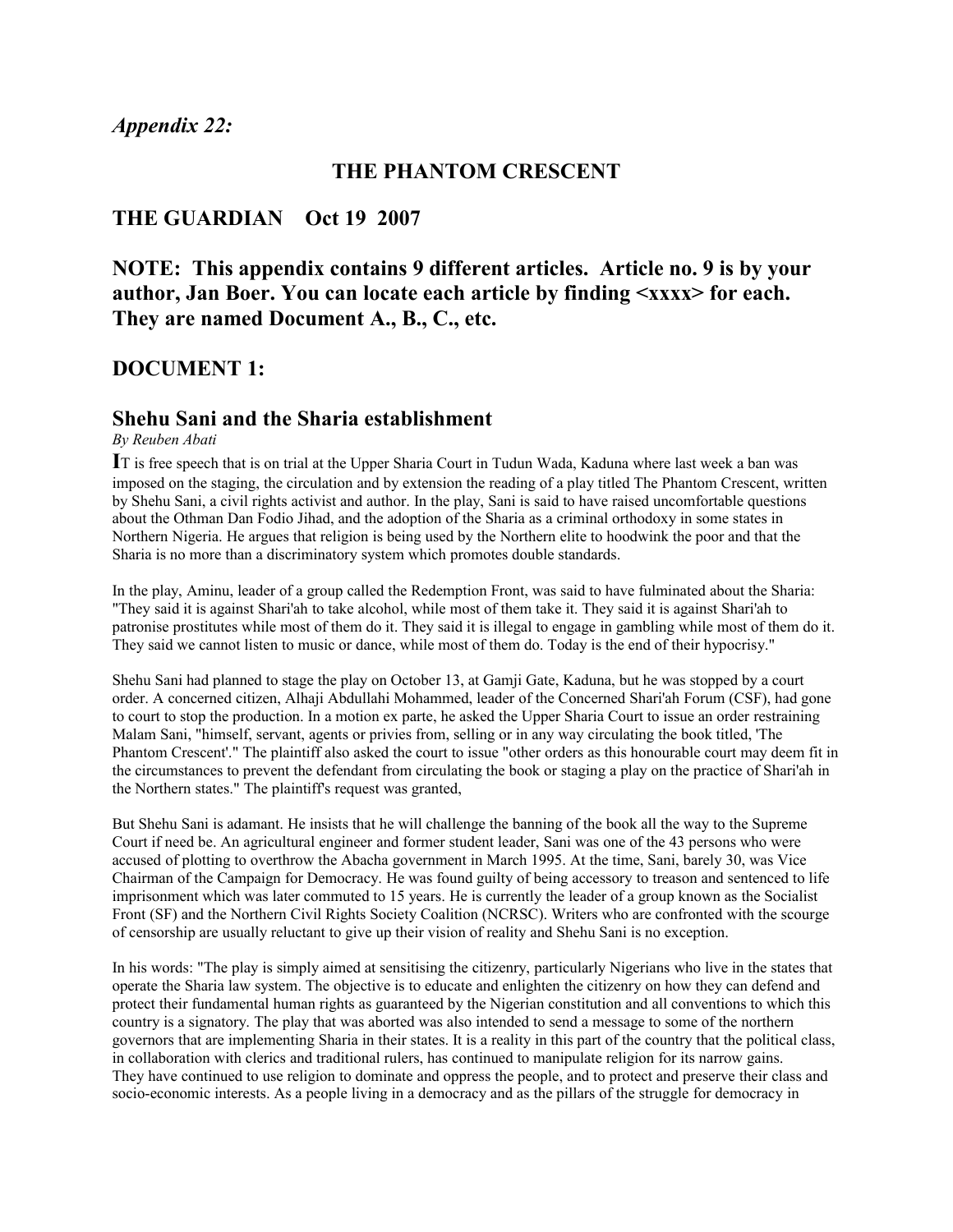Nigeria , I felt that there should be the use of this medium to educate and enlighten the citizenry. We believe that for the past eight years since the introduction or launching of the Sharia legal code in the northern states, all the promises that have been made by the politicians have not come to pass. They advertised the code as the solution to all the socio-economic problems that have bedevilled this part of the country, but eight years after, there has been no change.

We have seen a systematic and institutional looting of the treasury of the states by governors who had paraded themselves as Sharia-compliant. We have seen the application of double standards on the sides of these governors. We've seen the clear cases of human rights abuses perpetrated by the so-called Hisbah, the Sharia enforcement police. They have become an instrument of repression in the hands of governors who operate Sharia in their states. We have seen cases whereby the opposition in those states was muzzled, on the grounds that any act of opposition to government policies within the state is a sacrilege or a confrontation against the Islamic religion. We have seen cases whereby labour activists themselves were muzzled and people with divergent political opinions were harassed and intimidated; and everyone is supposed to be silent because, as they say, religion is a very sensitive issue.

What playwrights, authors and human rights activists like me believe is that it should not be so, and we thought that with a play like this, people can better be sensitised. This play, which I have called "The Phantom Crescent," is not the first one I have written. I have written a number of books that touch on diverse subjects, but those who are now confronting us saw this particular one as a serious threat to them and they went to court and got an injunction to stop us. I wrote the book, published it and circulated invitations for the play to be staged but I got a court order that it cannot go on."

It is difficult to improve upon Sani's summary of the theme of his own play. And he is not the only one who holds this opinion.The Sharia became in the hands of those Governors who promoted it recently another tool of political opportunism. The difference between Sani and those who have taken him to court is ideological. He is a Northerner. He is a Moslem as well. Perhaps if he had been an outsider, a different construction could have been attached to his exercise of intellectual freedom. Sani's right to free speech should be defended. And it is reassuring that the presiding judge himself has drawn attention to the inviolability of the individual's right in this regard.

What we are further confronted with is the paradox of free speech: can anyone in seeking to assert his own right to hold an opinion, stop others from expressing theirs? Those who ban books, or burn books and libraries are guilty of this contradiction. The challenge is one of intellectual freedom, namely that a violation of the right to free speech denies the individual author of a basic entitlement, and prevents others from listening to whatever views are expressed and further compromises their ability to make a choice to believe or disbelieve.

The thinking that a piece of written or expressed opinion can be injurious to the health of a community, or to a belief system, or the prevailing order, momentarily and eternally, is a dangerous myth. It has been promoted since the burning of books and the burial of scholars by China's Qin dynasty in the 3rd Century BC and the destruction of the library at Alexandria. It is also a living phenomenon of our time. Books continue to be banned across the world, for reasons that are either personal, moral, religious or political.

In Nigeria, ideologues and bigots are quick to ban anything that is contrary to their own views or beliefs or recommend its banning or they take serious offence at any expression that remotely seeks to disturb their notion of reality. Many of the gladiators who take up the fight do not need to have seen the material: a report of its alleged offensiveness is enough. And so mere suspicion of mischief, or its amplification could result in violent reactions, the effect of which could be censorship, physical violence, the flight of the target into exile, or deaths. Two recent examples: Isioma Daniels, the ThisDay newspaper reporter, who was hounded into exile, and the killings that followed the reported publication of a certain cartoon in a Danish newspaper. The cause of censorship is not always religious. Nigeria's political leaders also have a record of opposition to the cultural establishment.

But it is usually the insecurity of those who oppose the creative intellectual that is the problem. Pope Gregory IX ordered that Jewish literature should be burned. It is amazing how some of the books that are now considered classics or are counted among the most successful works of art in living memory had once been targets of censorship. Communist Russia banned the Koran (from 1926 to 1956). The Bible suffered the same fate in Saudi Arabia. Up till 1966, the Roman Catholic Church maintained an index of prohibited books (Index Librorum Prohibitorum).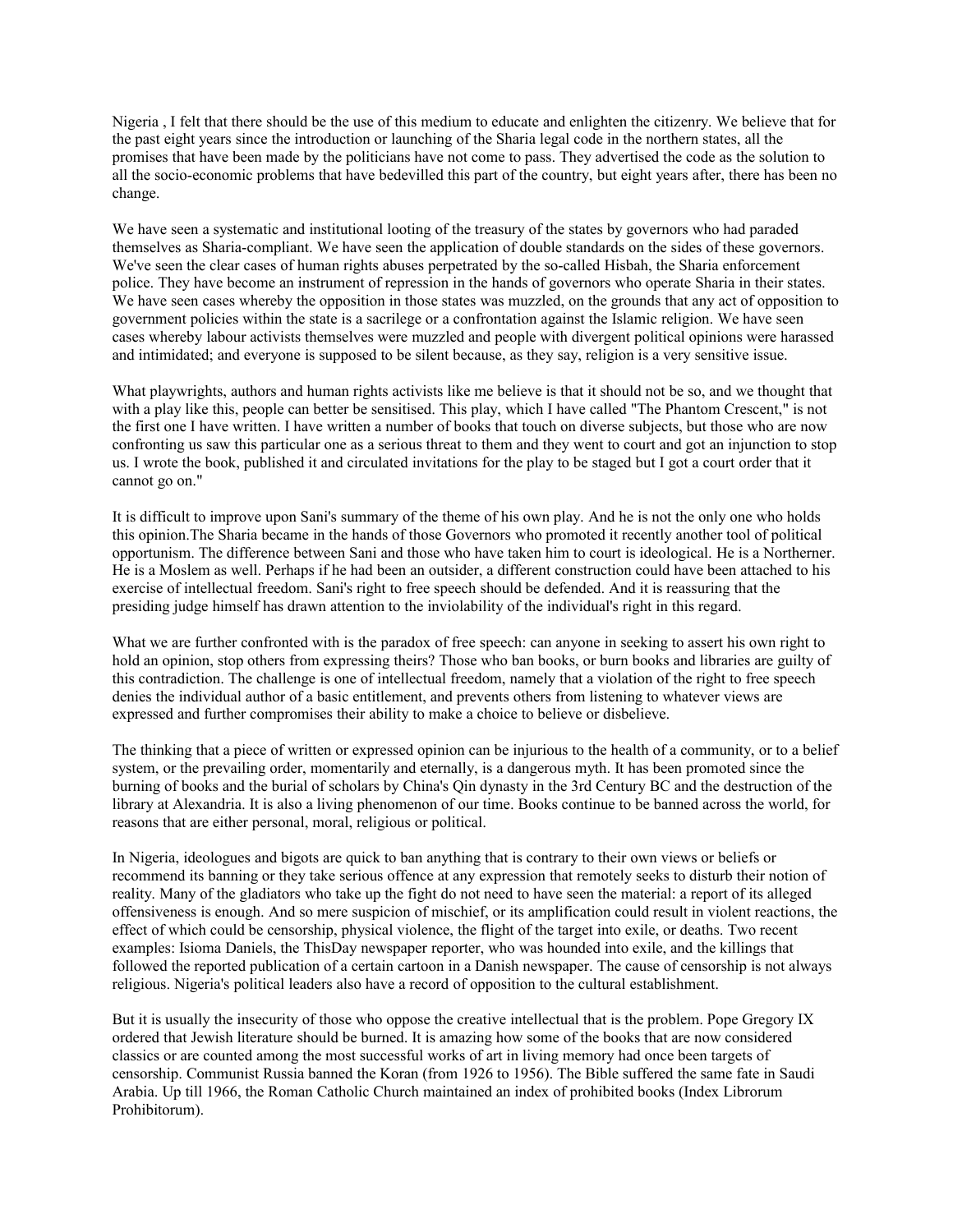Other classics that have been banned at one time or the other include The Age of Reason by Thomas Paine; D. H. Lawrence's Lady Chatterley's Love; James Joyce's Ulysses, Leo Tolstoy's The Kingdom of God is within You, Walt Whitman's Leaves of Grass, John Steinbeck's Of Mice and Men,, Nathaniel Hawthorne's The Scarlet Letter, J.D. Salinger's The Catcher in the Rye. In more contemporary times, authors that have been subjected to censorship include Salman Rushdie, Nawa el Saadawi, Ray Bradbury, Wole Soyinka, Chinua Achebe, J.K. Rowling, Ngugi wa Thiong'o, Nuruddin Farah, Maya Angelou, Stephen King, Toni Morrision...Censorship could go in any direction and the reasons are varied. Voltaire's Candide and Lawrence's Lady Chatterley's Lover were banned for obscenity, William Pierce's The Turner Diaries for racism, Paine's The Age of Reason and Nikos Kazantzakis' The Last Temptation of Jesus Christ for blasphemy, Peter Wright's Spycatcher (banned in the UK from 1985 -88) for revealing too many state secrets, Stephen Chbosky's The Perks of Being a Wallflower for promoting homosexuality. For insisting on the truth, many writers and intellectuals have had to pay dearly for this. Moliere (Jean-Baptise Poquelin), 18th C French comic playwright was denied Christian burial by the Catholic Church. Peter Abelard, a French theologian was forced to burn his own books before he was locked up; Martin Luther's German translation of the Bible was ordered burned by the Papacy. Books by Thomas Hobbes suffered a similar fate at Oxford University in 1683. Books by Louis Braille, the founder of the Braille code were also burned. When books are targeted and creative work is demonised, it is the world's intellectual heritage that suffers. The growth of the dramatic form in

North Africa was truncated in part because of an ideological opposition to fictive representations. Shehu Sani's The Phantom Crescent should not be burnt or banned. The Sharia court should not order that his hands should be amputated, the fate suffered by Jangedi in actuality and in the play. But how far should writers go in exercising their right to free speech? Sani has been accused of mischief. The title of his play is said to be offensive. Perhaps it is. He has also been accused of trying to stage a provocative play in the month of Ramadan. Is there any best time for art? And is there a connection between art and responsibility? The Anarchist Cookbook by William Powell was banned in the United States because it contained recipes for making explosives. An essay Suicide mode d'emploi by Claude Guillon was banned for describing various ways to commit suicide.

 $=$ xxx $x$ 

#### **DOCUMENT 2:**

**THE PUNCH OCTOBER 13 2007**

# **Why there's a fuss over my book –Shehu Sani**

By Segun Olatunji Saturday, 13 Oct 2007 An Interview.

What is the fuss over your book all about?

Civil rights activist, Mallam Shehu Sani:

First of all, this book is a 52-page play. It was intended to be staged in an open theatre at the park popularly known as Gamji Gate, here in Kaduna. The play is simply aimed at sensitising the citizenry, particularly Nigerians who live in the states that operate the Sharia law system. The objective is to educate and enlighten the citizenry on how they can defend and protect their fundamental human rights as guaranteed by the Nigerian constitution and all conventions to which this country is a signatory. The play that was aborted was also intended to send a message to some of the northern governors that are implementing Sharia in their states. It is a reality in this part of the country that the political class, in collaboration with clerics and traditional rulers, has continued to manipulate religion for its narrow gains. They have continued to use religion to dominate and oppress the people, and to protect and preserve their class and socio-economic interests. As a people living in a democracy and as the pillars of the struggle for democracy in Nigeria , I felt that there should be the use of this medium to educate and enlighten the citizenry. We believe that for the past eight years since the introduction or launching of the Sharia legal code in the northern states,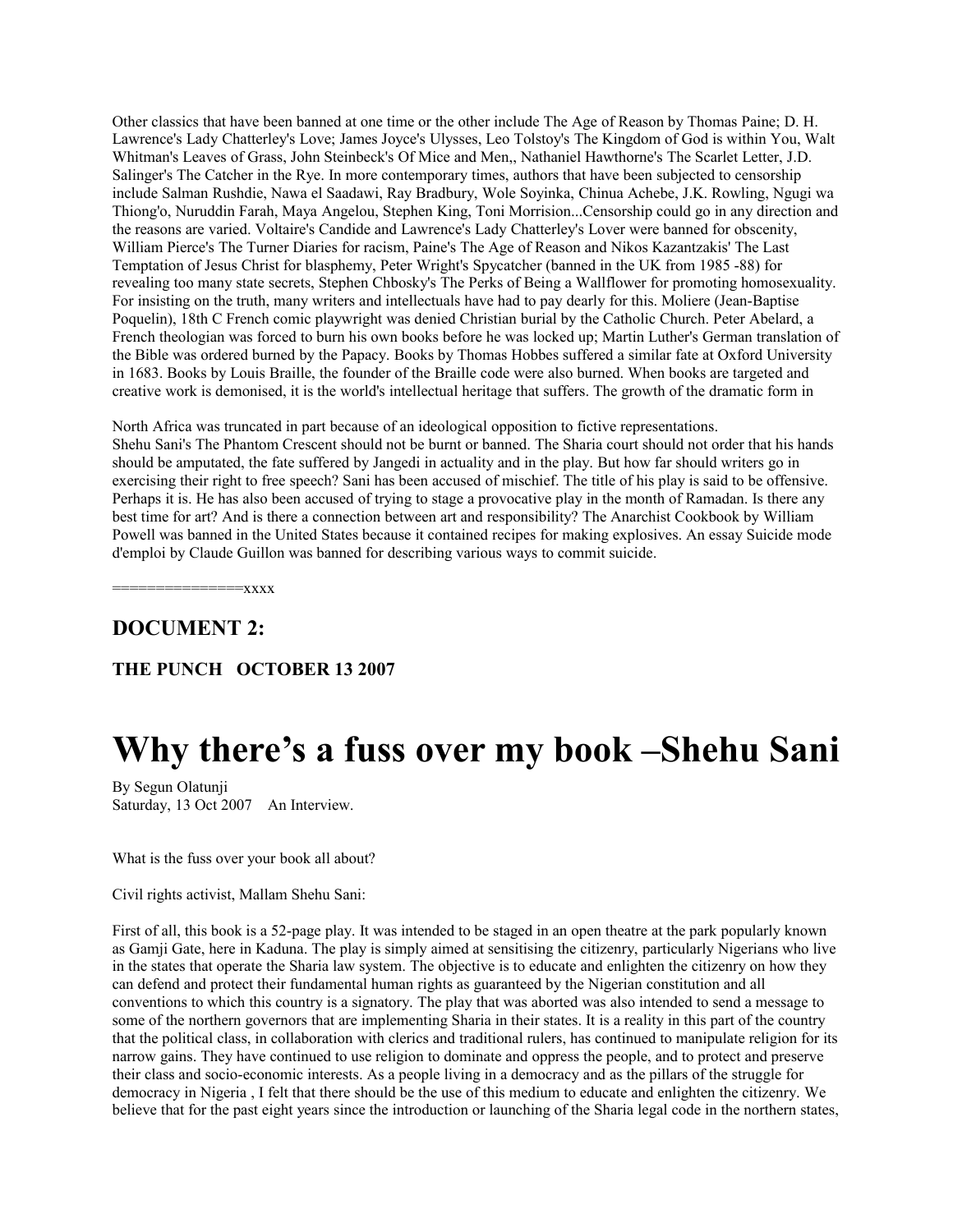all the promises that have been made by the politicians have not come to pass. They advertised the code as the solution to all the socio-economic problems that have bedevilled this part of the country, but eight years after, there has been no change. We have seen a systematic and institutional looting of the treasury of the states by governors who had paraded themselves as Sharia-compliant. We have seen the application of double standards on the sides of these governors. We've seen the clear cases of human rights abuses perpetrated by the so-called Hisbah, the Sharia enforcement police. They have become an instrument of repression in the hands of governors who operate Sharia in their states. We have seen cases whereby the opposition in those states was muzzled, on the grounds that any act of opposition to government policies within the state is a sacrilege or a confrontation against the Islamic religion. We have seen cases whereby labour activists themselves were muzzled and people with divergent political opinions were harassed and intimidated; and everyone is supposed to be silent because, as they say, religion is a very sensitive issue. What playwrights, authors and human rights activists like me believe is that it should not be so, and we thought that with a play like this, people can better be sensitised. This play, which I have called "The Phantom Crescent," is not the first one I have written. I have written a number of books that touch on diverse subjects, but those who are now confronting us saw this particular one as a serious threat to them and they went to court and got an injunction to stop us. I wrote the book, published it and circulated invitations for the play to be staged but I got a court order that it cannot go on.

#### Which court?

An Upper Sharia Court in Tundun Wada gave a specific instruction that the play should be stopped from being staged, and that my book should not be circulated or sold by either myself or any person who is acting in proxy. Now, we went to court yesterday (Tuesday) and there was argument between our legal counsel and theirs on the grounds that, how could they ban the book when they have not even heard our own side of the story? But the Sharia court judge insisted that the book should remain banned and the matter adjourned till October 15.  $\setminus$ 

Why do you think this is an auspicious time for you to launch such a book and stage the play?

Well, as far as the issue of conscientisation is concerned, you can do this at any time. Particularly, we are concerned that of recent, there has been a serious institutionalised and broad campaign against artistes and authors in the northern part of Nigeria. With the unfortunate release of a pornographic film by an actress in Kano , there has been a serious campaign and persecution against actors, entertainers and others. Right now, one of the actors, Adamu Sango, is in jail for singing and dancing in a DVD which he is accused of selling to the public. When we sent our legal counsel there, he (Sango) informed us that he recorded the film in Lagos, but the marketers brought it to Kano. He made that submission only, yet he was jailed for one year. So we have to understand that we are in a democracy, and that only the people can be the guardians of democracy. If people like us do not speak out using all the media of communication, the hope of this country is lost. In this part of the country, religion has become a very big business for politicians because it first of all protects them from being held accountable and responsible for their actions; in the sense that they also present themselves as spiritual leaders, rather than see themselves as politicians who have been given the mandate to serve the people. Religion is also used in this part of the country to neutralise resistance by indoctrinating the people with the ideology of fatalism. Religion also is seriously being used to ensure that the oppressed continue to accept their plight and their situation as it is. Religious clerics in other parts of the world have been playing a progressive role in terms of fighting for democracy and justice for their people. We can see how the Buddhist monks in Myanmar marched on the streets in defiance of the ruling dictators in that country. We have seen how even Islamic clerics in Pakistan went on the streets to challenge the injustice and the tyranny of the military regime there. The clerics from this part of the country are always pro-establishment. During military rule, when we were fighting for democracy, they were on the side of the military; and now they are on the side of whoever is in power. What we are simply saying is that the fundamental rights of the citizenry should be guaranteed, and that in no way must it be undermined under the guise of religion. This play was intended to be an open performance where people of all shades of opinion would form the audience. Now, what will happen is that if you stop this play, you are seriously attacking the right to freedom of expression. Their own position is that my play contains a lot of issues and points which they see as being too critical of the Sharia legal system, and that it is totally against the beliefs of the Islamic religion. One of them even said that I described the jihad of Othman Dan Fodio as a ruthless campaign of repression. I think they really need to go down and read that book and see that what I've said there is very clear: Sharia is being used to undermine the fundamental rights of citizens and we are not going to allow that. Secondly, Sharia is being used to protect corrupt politicians who are not held accountable on that ground. We are not going to allow that anymore. And the third point is that this system is biased against the poor. In the very state where a cattle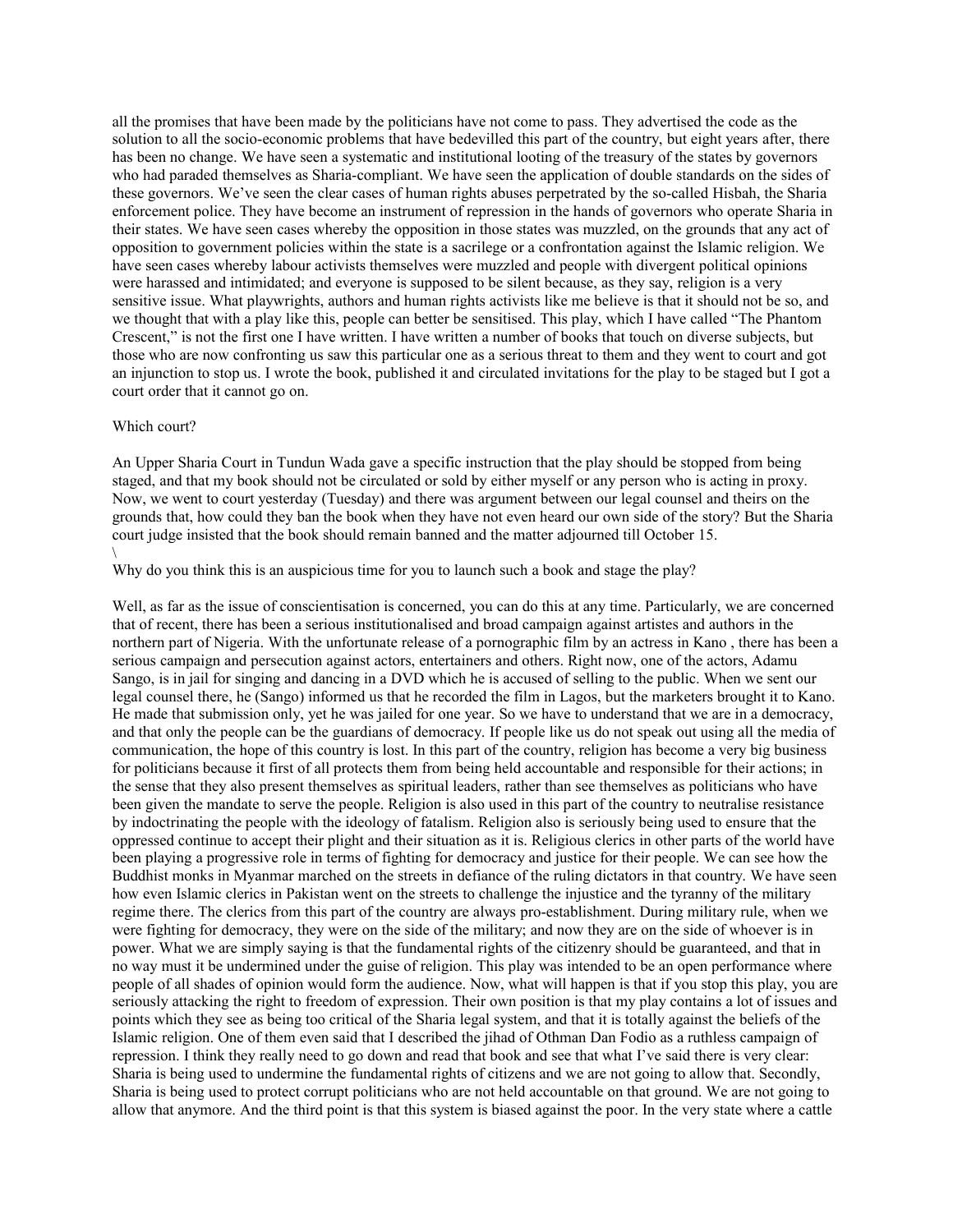thief was amputated, the EFCC made startling revelations about how billions of naira and dollars have been looted. But these pro-establishment clerics have rationalised the thievery and the plunder of the resources belonging to the public. Their own interpretation of it is that corruption and looting of public funds are a breach of trust, while stealing is a crime. But for someone like me, I do not believe in that; and this message (book and play) is making a clear point that it is not only the ordinary people that are being persecuted but even Islamic religious leaders who belong to different schools of thought on issues like this. They themselves are being harassed and ostracised. And now we have to do something by either making your views known through advertising in newspapers, or staging a drama like we intended to do through this form of sensitisation that they are afraid of.

Your case seems faintly similar to that of fugitive British author, Salman Rushdie. Don't you fear for your life?

For now, what I've said in my book is that Sharia law, as applied by the northern governors, is undermining the rights and freedom of the citizenry and is also a threat to their constitutional rights, and that the citizenry owe it a duty or an obligation to stand up and defend their fundamental human rights. My case is not the same thing with that of Salman Rushdie, because as far as I'm concerned, what he raised in his own book is different from what is in my own book. I'm from the North, I'm a Muslim and I live in a state that also practices Sharia. I'm saying that conditions and policies that are being applied by governments in the North are not in consonance with the constitution of the country. All I'm saying is that politicians should stop exploiting religion, should stop misinforming people and manipulating religion for their personal and selfish gains. That is all.

#### Don't you feel that some of these politicians may instigate the youths against you?

Well, we have been going through that for a number of years. During military rule, our fears had always been about what the government could do against us. And under civil rule, anybody can plan anything sinister; but one thing is that if you are going to die, die for your beliefs, die for your opinion and die fighting for an ideal. We are not going to relent on the campaign that people must learn to respect the constitution of Nigeria and the fundamental human rights of the citizens. Just two weeks ago in Zamfara State, okada riders staged a protest during which they stormed the office of the Sharia Commission and chased away the officials, on the ground that they were denied the right to carry women, who are their major customers. They said that this had been impacting negatively on their business, while the women too have been suffering because the alternative means of transportation provided for them is not adequate. So, this was a spontaneous action by a people who are also Muslims. Even in Islam, there are different schools of thought. So, what we are saying is that we have a superior argument from our own side. And we are not saying it from the point of view of any other religion, we are talking from the Islamic point of view. A society that is decadent, oppressive and that has been unable to provide the socio-economic needs of the people cannot impose on them prohibitive laws. The government, whether state or local council, must live up to their responsibilities – provide the basic needs of the people, cater for people's welfare, and it is then you can also hold the people accountable because the law is a cycle. The government has the half, while the people have the other half. What we are saying generally is that any politician or cleric who feels threatened by what we can do or what we are doing is free to exercise his fundamental human rights. But for people like us, we are never afraid to express our opinion. I spent over four years in prison during the military regime; and if you can pass through all these and come out, then you can't be afraid to express your opinion. I'm a writer and I express my views and messages in my writings, and this drama is one of such.

#### Are you not afraid of being tagged anti-Islam?

They have already tagged me so for a very long time and it's not a new thing. When Sharia was introduced in 2000, I rose and spoke. I was attacked, some of them went to the mosques to threaten and curse me. Unfortunately, anybody who knows Shehu Sani should know that I can't be threatened or pulled back from what I feel is right and just for our society. It's even now, eight years after, that many of them, especially the Muslims, have come to realise that it's all deception and it was even unfortunate for people from other religions to have confronted and fought the Muslims over the introduction of Sharia. They should have kept quiet and allow the Muslims confront the politicians. When it was introduced, a lot of propaganda was associated with it such that any contrary opinion was treated as blasphemy. But now in most of the states, they have seen how the promoters of Sharia have become stupendously rich overnight, how double standards have been applied. The villages that had no pipe-borne water, electricity and good roads before the Sharia have remained the same eight years after. They now see how their money is being carted away through the sponsorship of clerics to the holy land to pray for the governors. They have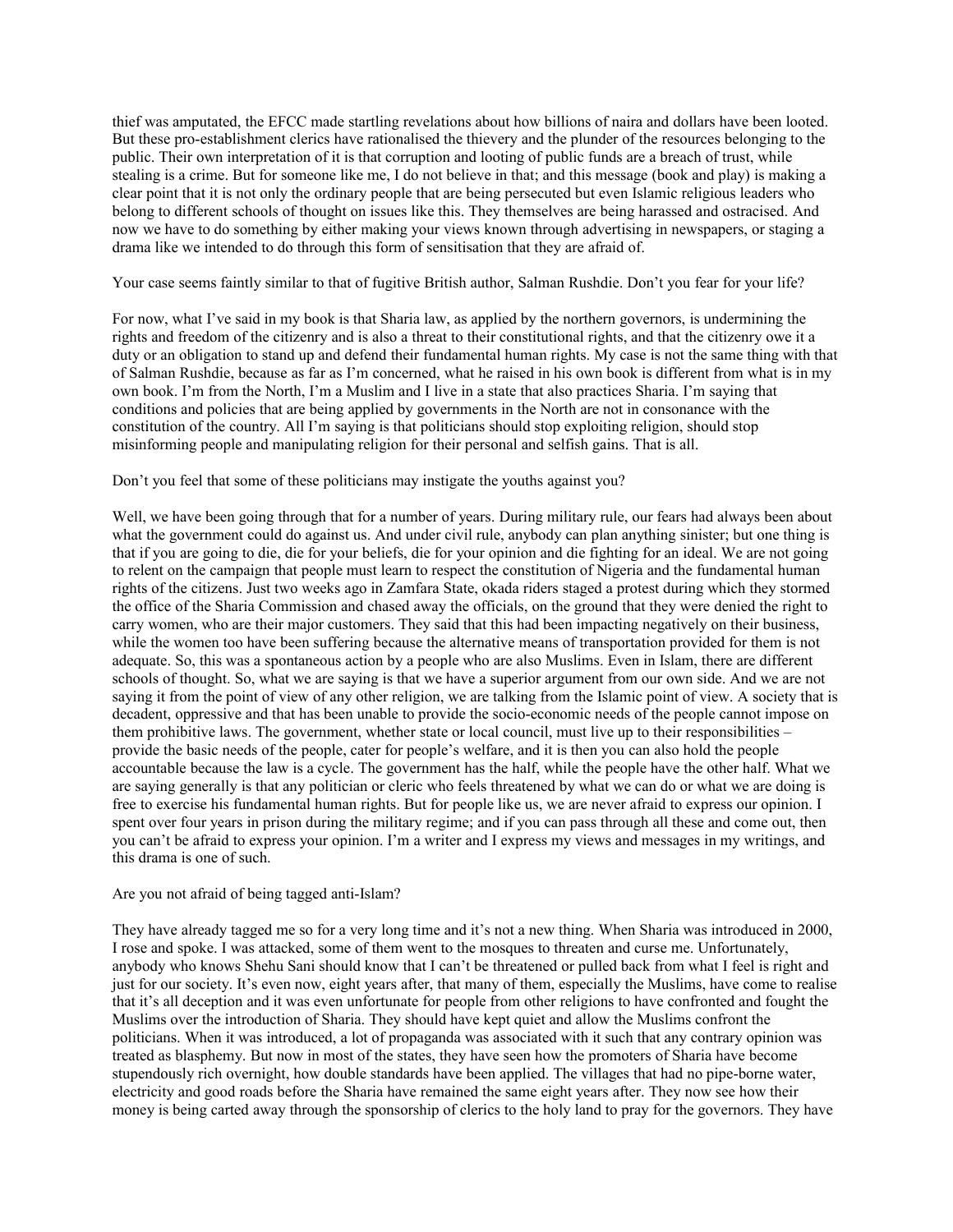seen how under the guise of religion, money was diverted to simply feather the nests of some few people. So, what we are saying generally is that the people have by themselves and by our own agitation come to know the truth. We have been told by people that they never knew that the whole thing was a deception. If you are in a PDP or ANPP state that is practising Sharia, you are most likely to be persecuted, ostracised and silenced; and in the event of any attempt by you to portray yourself as a legitimate opposition that abides by the constitution, you'll simply be seen as anti-Sharia. By tagging you as such, you'll be silenced. We have seen cases whereby when the EFCC raised an alarm on the looting of the treasury by one of the governors in a Sharia state, the clerics tried to misinform the public by castigating the EFCC as anti-Sharia; and that the allegations were simply meant to undermine Sharia. This is how it serves them, and I'm not surprised that they are criticising and attacking us. They are simply telling us that their privileges, their powers are simply being eroded by this kind of literary work.

What becomes of the book and the play, given the stance of the Upper Sharia Court on the matter?

We are law-abiding citizens, and since the Sharia Court has granted an injunction against the play and the book, we'll not stage the play. But we have sent our own lawyers to the court and they are going to argue it out. There are a lot of channels we'll follow. If the Sharia court order stands that we cannot stage the play, we'll go to the higher court and challenge the ruling. If the higher court affirms that the play cannot go on, we'll go to the Court of Appeal and from there we'll prepare to go to the Supreme Court. We'll pursue this thing to the last; because if we allow this thing to happen, all other persons with different views and ideas, who want to express their opinion against what we see on the ground, will be silenced by this kind of action.

## $=$  $\bf XXX$

## **DOCUMENT 3:**

DAILY TRUST OCTOBER 15 2007 Nigeria: Northern Christians Condemn Shehu Sani's Book Sani Babadoko, Kaduna

A group, Concerned Northern Christians (CNC), have dissociated itself from a publication by Shehu Sani, which is critical of the Islamic reformer, Shehu Usman Danfodio and the introduction of Sharia in the northern states.

Briefing reporters yesterday in Kaduna after an Upper Sharia Court banned the circulation of the book: "Phantom Crescent," was the spokesperson of the group, a former Senior Special Adviser (Religious Affairs) to Governor Ahmed Sani of Zamfara state, Mr. Yunana Shibkau. He said the book is a grand design by some foreign powers using Nigerians like Shehu Sani, to ignite another bout of religious crisis in the north.

"It is the work of the opposition to which Shehu Sani is one, to destabilise the north and the federal government by hiding behind a dubious authorship to instigate Muslims against Christians and we are strongly opposed to it.

"We Christians in the northern states have high regard and respect for the works and teachings of Shehu Usman Danfodio and his contributions to the socio-political and economic development of the region.

Shibkau, a Christian from Zamfara state, said Christians were only fighting for justice and freedom when they first expressed apprehension over the introduction of Sharia, which they agree, was a divinely prescribed way of life for every Muslim which is allowed by the country's constitution.

"We Christians in the north are dissociating ourselves from this mischievous publication and call on the Upper Sharia Court in Kaduna to ban the book in the interest of religious harmony in the country. We strongly condemn the book and Shehu Sani should be held responsible for whatever happens because of publishing the book.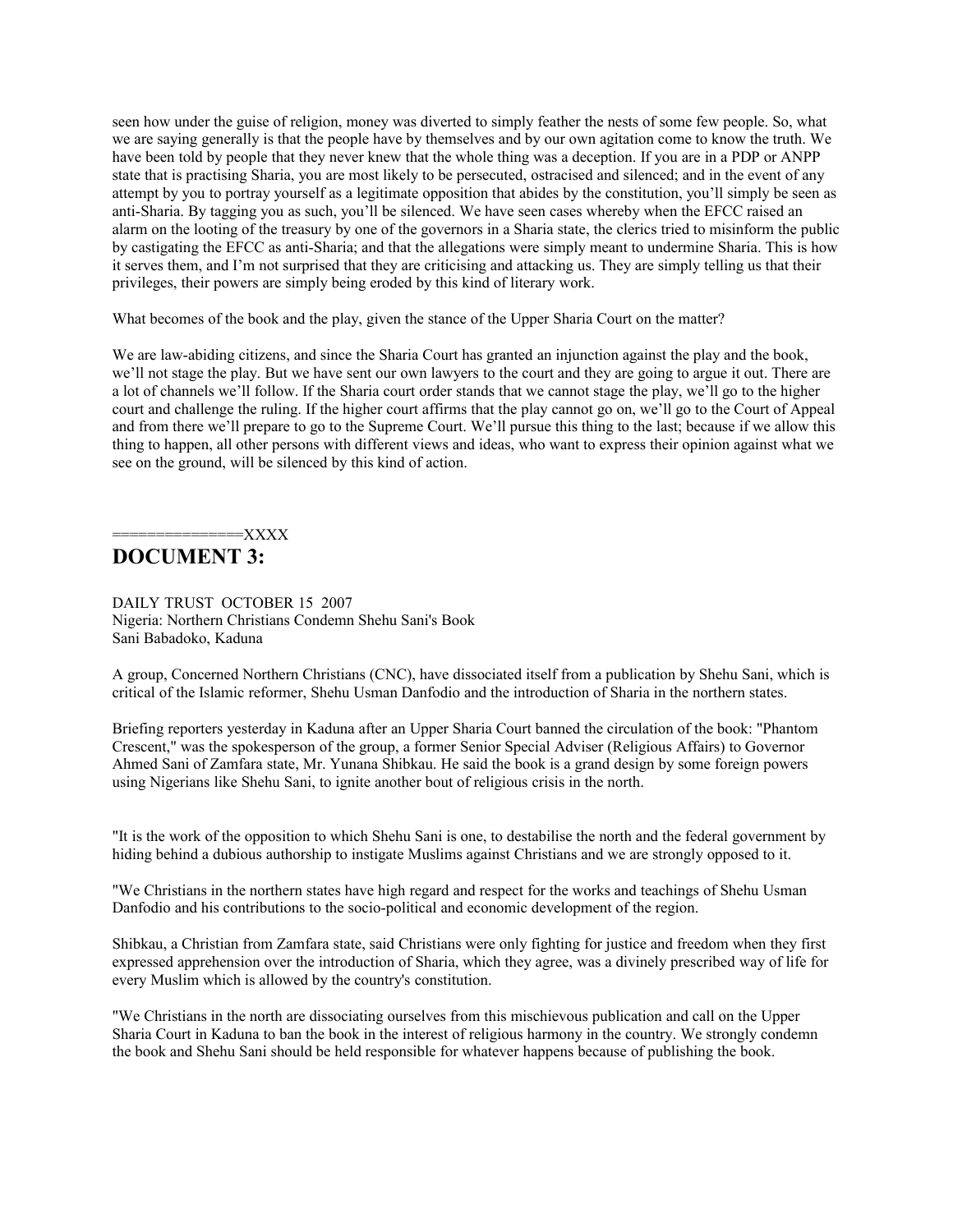Alhaji Abdullahi Mohammed of Sabon Layi, Tudun Wada, Zaria had last year lodged a complaint at the Upper Area Court in Kaduna with a ten-point affidavit that the author was critical of the 19th century Islamic reformer, Shehu Usman Danfodio and castigated the application of Sharia law in northern Nigeria.

Mohammed stated that Sani in his book also questioned the motive behind the enforcement of Sharia law, which he said was an instrument to enslave the masses.

According to the affidavit, the author castigated the Jihad of Othman Danfodio and described it as ruthless and a war crime whose aim was to impose emirs as rulers.

"The author claimed that Danfodio's jihad gave Sultan and the emirs in Northern Nigeria a false religious root and justification for existence," Mohammed said.

He told the court that Shehu Sani castigated the introduction of Sharia in Zamfara and Kaduna states which he (the author) described as "something that heralded a spiral of new kind of politics of blackmail and

=============XXXX

#### **DOCUMENT 4:**

DAILY TRUST OCTOBER 13 2007

Nigeria: Shari'ah Court Upholds Ban On Shehu Sani's Book

Odoh Diego Okenyodo and Abdulraheem Aodu, Kaduna

An Upper Shari'ah Court in Tudun Wada, Kaduna, last Tuesday upheld an order restraining civil rights activist Malam Shehu Sani from staging a play from his new book titled The Phantom Crescent. This was the outcome of suit brought before the court by Members of Concerned Shari'ah Forum, a Kaduna-based group.

Aside from stopping the drama on Northern governors' Shari'ah practice the suit stopped the leader of the Socialist Front (SF) and Northern Civil Rights Society Coalition (NCRSC) from circulating the 52-page book.

The Plaintiff, and leader of Members of Concerned Shari'ah Forum (MCSF), Alhaji Abdullahi Mohammed, in a motion ex parte, had urged the Upper Shari'ah Court to issue an order restraining Malam Sani, "himself, servant, agents or privies from, selling or in any way circulating the book titled, 'The Phantom Crescent'."

The plaintiff also asked the court to issue "other orders as this honourable court may deem fit in the circumstances to prevent the defendant from circulating the book or staging a play on the practice of Shari'ah in the Northern states."

On October 9, 2007 during the hearing on the suit with number C/No/USC/TW/KD356/2007 Shehu Sani's lawyer Barrister Mohammed Sanusi argued that no claims were made by the plaintiff and that the motion on notice was not served on his client. Sanusi also argued that his client did not receive fair hearing since no evidence was brought before the court, neither did the Shari'ah court judge, Alkali Mustapha Umar, read the book before acceding to the motion restraining the author from selling his publication. He also contended that the author acted in accordance with the right to free speech which is guaranteed by the Constitution and prayed the court to lift the order. Ruling on the matter is slated for Monday, 15th October.

Relevant Links

West Africa Arts, Culture and Entertainment **Books** Legal and Judicial Affairs Nigeria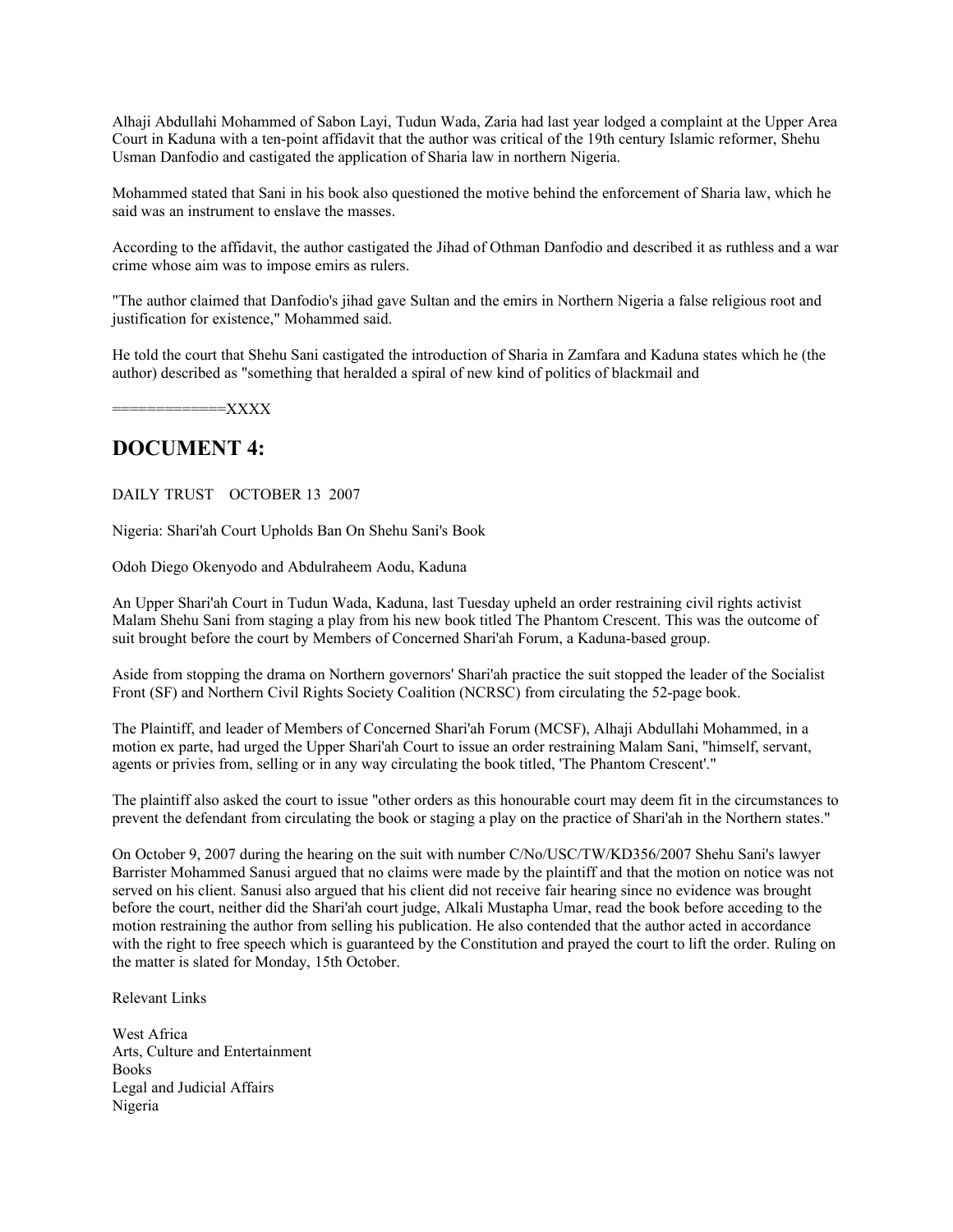#### Religion

Sani had sent letters of invitation to the public for the drama planned to be staged at the Gamji Gate on October 13 2007 before receiving the Shari'ah court summon asking him to stay action. The content of the play, specifically talks about the intrigues and politics involved in the implementation of Shari'ah law, while exposing the inadequacies of the public officers in the Northern states where the legal code is practised and how they "used Shari'ah for their political advantages."

The work of fiction is based on the circumstances surrounding implementation of Shari'ah in an unnamed state by the lead character known as Governor Yerima and social imbalance that followed it. Governor Yerima is portrayed in some scene selectively approving amputation and stoning to death for Buba Jangebe and Safiya, respectively, while sparing Bala Dainna, deputy chairman of the governor's party.

There is a revolt led by Aminu, leader of the Redemption Front, who tells his excited followers: "They said it is against Shari'ah to take alcohol, while most of them take it. They said it is against Shari'ah to patronise prostitutes while most of them do it. They said it is illegal to engage in gambling while most of them do it. They said we cannot listen to music or dance, while most of them do. Today is the end of their hypocrisy."

 $=xxxx$ 

## **DOCUMENT 5:**

#### **Forum Sues Sani Over Sharia Book**

*From: Saxone Akhaine, Kaduna* GUARDIAN 7 Oct 2007

Leader of the Socialist Front (SF) and Northern Civil Rights Society Coalition, Malam Shehu Sani has been sued at the Upper Sharia Court, Tudun Wada, Kaduna for attempting to circulate a 52-page book and stage a Sharia drama play on alleged deceit by Northern Governors in the implementation of Sharia legal code.

The leader of Concerned Sharia Forum, Alhaji Abdullahi Mohammed (the plaintiff in the suit), in a motion exparte, urged the Upper Sharia Court to issue an order restraining Malam Sani, "either himself, servant, agents or privies from selling or in any way circulating the book titled, 'The Phantom Crescent."

Besides, the plaintiff also asked the court to issue "other orders as this honourable court may deem fit in the circumstances to prevent the defendant from circulating the book or staging a play on the practice of sharia in the Northern states."

The drama book written by Sani is all about the intrigues and politics in the implementation of Sharia law, and it exposed how public officers in the northern states "used sharia for their political advantage."

Briefing journalists yesterday on the suit: nos C/No/USC/TW/KD356/2007 filed against him and which is to come up for hearing on October 9, Malam Sani said that "we sent invitation letters to Nigerians, and for the play to be staged at Gamji Gate on October 23, 2007 ... only for us to receive a Sharia court summons and exparte motion wanting to stop us in elightening Nigerians.

"The invitation letters were circulated to individuals and groups representatives from all over the country, believing that by stage performance we would be able to sensitize and enlighten the public better about the deception of governors in Sharia states and their hatchet men.

"Since they have gone to the sharia court to challenge us, we are going to the court too to argue our case. And if the court rules in their favour, we are going to appeal," he said.

===============xxxx

DOCUMENT 6: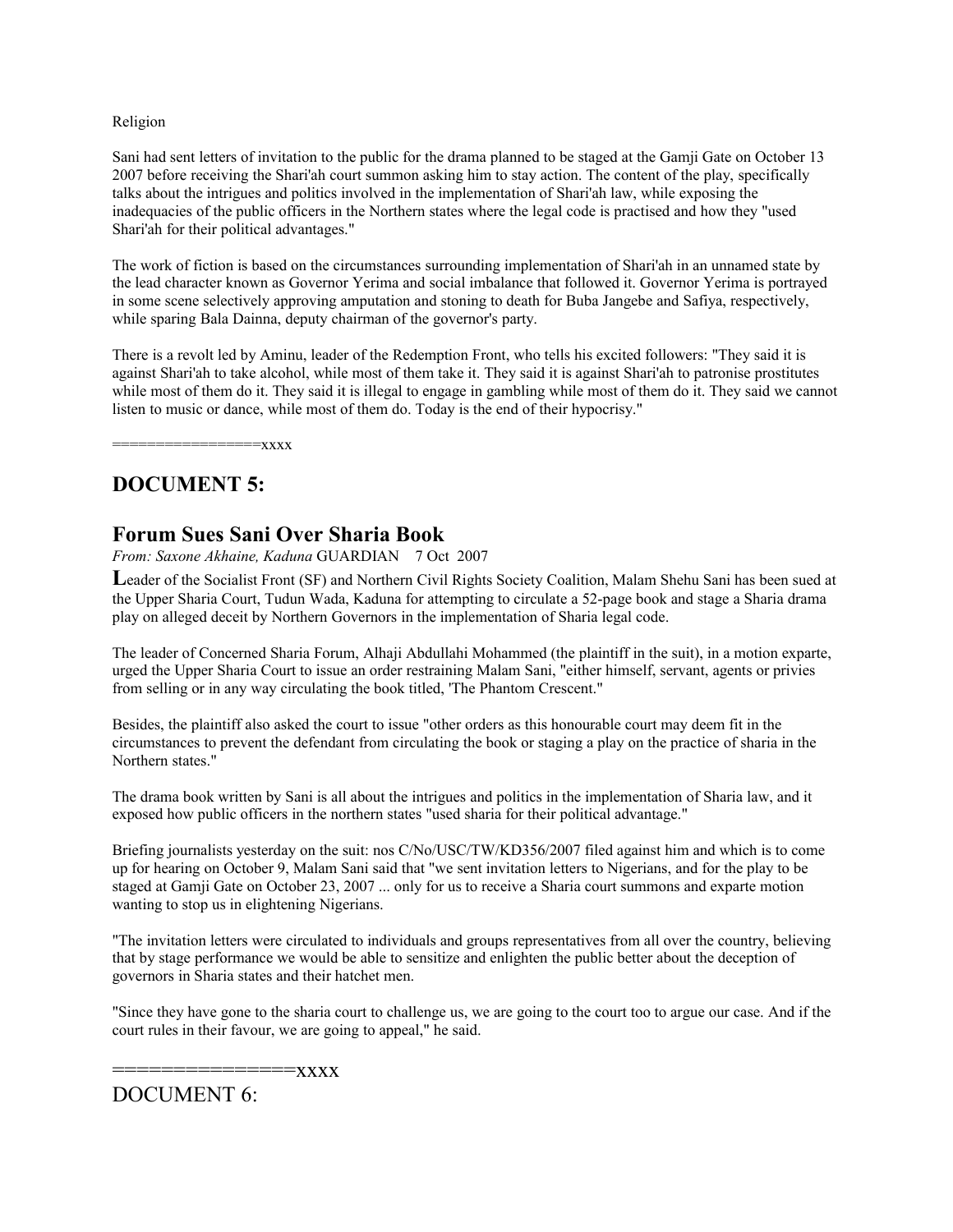## Links to additional materials:

[Nigerian Islamic court bans satirical play on Sharia law -](http://article.wn.com/view/2007/10/07/Nigerian_Islamic_court_bans_satirical_play_on_Sharia_law/?template=cheetah-article%2Fdisplayarticle.txt)

[Yahoo Daily News](http://article.wn.com/link/WNATed224a6b539227351690a9898fa1556d?source=upge&template=cheetah-article%2Fdisplayarticle.txt) 20 minutes ago KANO, [Nigeria](http://www.nigeriadaily.com/) (AFP) - An *Islamic court* in northern Nigeria has banned a play written by a civil [rights](http://www.civilrightstoday.com/) activist which satirises the implementation of Sharia law in 12 mainly Muslim states, court... [Kaduna Sharia Court Bans Book](http://article.wn.com/view/2007/10/09/Kaduna_Sharia_Court_Bans_Book/?template=cheetah-article%2Fdisplayarticle.txt) [All Africa](http://article.wn.com/link/WNAT3e6b7a719e2f3ddfd5c17d57bdec06ad?source=upge&template=cheetah-article%2Fdisplayarticle.txt) An Upper Sharia [Court](http://worldcourtnews.com/) in Tudun... [Nigerian sued over play](http://article.wn.com/view/2007/10/07/Nigerian_sued_over_play/?template=cheetah-article%2Fdisplayarticle.txt) [News24](http://article.wn.com/link/WNATa4cb5fbf772751ad930635f34d086658?source=upge&template=cheetah-article%2Fdisplayarticle.txt) Abuja - A [Nigerian](http://www.nigeriaobserver.com/) [human rights](http://www.humanrightstoday.com/) activist is being sued in an [Islamic](http://www.newislamist.com/) [court](http://worldcourtnews.com/) over a play he wrote exposing what he calls abuses and double standards by those implementing sharia law in 12 northern Nigerian... [Nigerian Sharia court bans play](http://article.wn.com/view/2007/10/08/Nigerian_Sharia_court_bans_play/?template=cheetah-article%2Fdisplayarticle.txt) **BBC** News An [Islamic](http://www.newislamist.com/) [court](http://worldcourtnews.com/) in [Nigeria](http://www.nigeriadaily.com/) has banned a satirical play written by a rights activist about corrupt politicians in states run under Sharia law. Shehu Sani's play Phantom Crescent lampoons officials who use...

==================XXXX

## DOCUMENT 7:

### **How to stem political, religious violence, by Akunyili, Sani**

*From Mohammed Abubakar, Abuja* GUARDIAN April 3 2007 (or 4 March?)

**G**ROWING cases of political and religious violence in the country have been attributed to poverty and youth unemployment.

To check the tide, the Director-General of National Agency for Food and Drug Administration and Control (NAFDAC), Prof. Dora Akunyili, has called for the economic empowerment of the youths.

She also appealed to the youths to resist being used to foment trouble by dubious politicians.

At the public presentation of two books written by a human and civil rights activist, Malam Shehu Sani, at the Transcorp Hotel in Abuja at the weekend, Akunyili said the advice had become necessary, given the involvement of youths in politically-related violence.

The two books: The Killing Fields and Political Assassinations in Nigeria", according to Sani, were his attempts at presenting the systemic failure of the country to provide and guarantee the safety and security of its citizens and also offer suggestions on how to move the nation forward.

While the first book mirrored the senseless religious-inclined killings in the northern part of the country since the 1970s, the second attempted cases of assassinations.

Akunyili, who was one of the special guests at the occasion, lamented that the youths, who should be the future leaders, had unfortunately been the object of crisis by the ruling elite, thereby destroying their future. According to her, religious violence was a symptom of the crisis of underdevelopment since most of the people involved were unemployed persons.

Her words: "Religious violence is caused by ignorance, but we all worship the same God, irrespective of our religious affiliations, because if God had wanted all human beings to be in the same religion, He has the capacity to do so.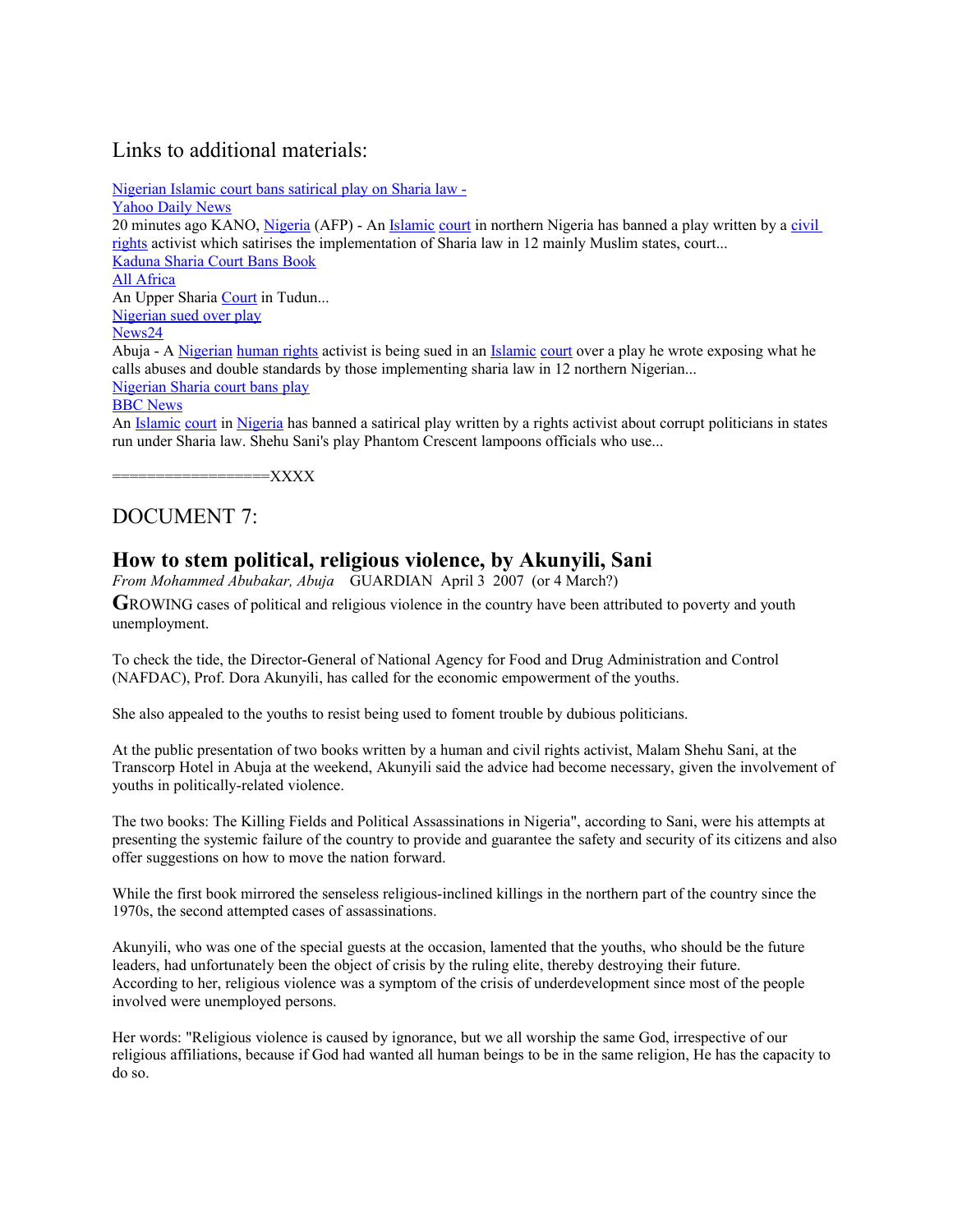"Some people are religious without being godly and religion without godliness is a very dangerous trend. No religion preaches violence. Don't kill in the name of religion, people should check their consciences. Religion is not the issue; people should be honest about it. The real issue is economic. They are looking for the way out", she said. In his remarks, Sani said he was spurred to write the books having watched events on both political and religious scenes, which had led to the loss of many Nigerians, a development, he said, was a demonstration of the failure of the leaders since the country's independence.

===========XXXX

DOCUMENT 8:

#### Jan H. Boer

# Northern Christians Opposed to "The Phantom Crescent"

xxxx

In Appendix 6, under the heading "Education," I gave you a summary report on the drama surrounding the play "The Phantom Crescent" written by Muslim human rights activist Shehu Sani. Here we have an unusual case of indigenous core Northern Christians supporting the Muslim community in their defence against accusations by a fellow Muslim. Christians usually approve of Muslim human rights workers, but in this case there was a significant exception. A group calling itself "Concerned Northern Christians" disassociated itself from the play and supported the ban for a number of reasons. They disliked Sani's denouncing the Muslim icon Usman Danfodio, for whom they expressed "high regard and respect." Yes, these Christians initially opposed the expanded sharia, but that was because they "were only fighting for justice and freedom," while they agreed that sharia "was a divinely prescribed way of life for every Muslim which is allowed by the Constitution." The group's spokesman, Mr. Yunana Shibkau, a former Senior Special Adviser (Religious Affairs) to former Governor [now Senator] Sani, described the play as "a grand design by some foreign powers using Nigerians like Shehu Sani to ignite another bout of religious crisis in the North." It represented an attempt "to destabilise the North and the FG by hiding behind a dubious authority to instigate Muslims against Christians and we are strongly opposed to it."

These were unusual sounds for Christians and they lead directly to the question of identity. Who were these "Concerned Northern Christians"? Whom did they represent? "We Christians in the Northern states"—the self-identification used by Shibkau-- is a pretty wide designation that normally would surely include CAN. I have never heard of them before and find it difficult to interpret their statement. This statement was so contrary to main stream